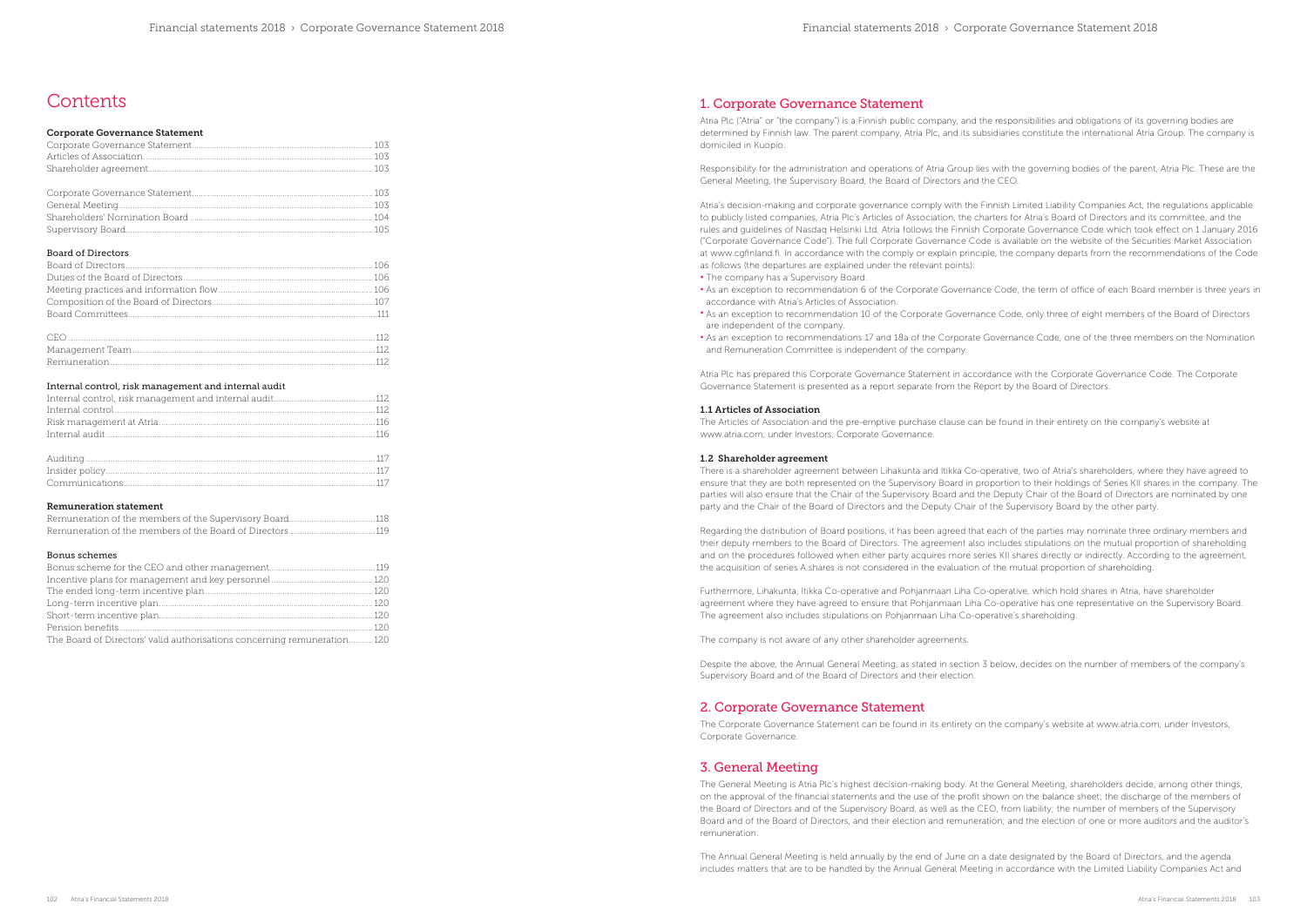| Name              | Year of<br>birth | Education     |                              | Main occupation Attendance in meetings | Shareholding on 31 December<br>2018 |
|-------------------|------------------|---------------|------------------------------|----------------------------------------|-------------------------------------|
| Juho Anttikoski   | 1970             |               | Farmer                       | 2/2                                    | 4.000                               |
| Jukka Kaikkonen   | 1963             | Agrologist    | Farmer                       | 2/2                                    | 500                                 |
| Kjell-Göran Paxal | 1967             | Agrologist    | Farmer                       | 2/2                                    | 2.566                               |
| Timo Sallinen.    | 1970             | M.Sc. (Econ.) | Head of Listed<br>Securities | 2.12.                                  |                                     |

## 5. Supervisory Board

In accordance with Atria Plc's Articles of Association, the company has a Supervisory Board elected by the Annual General Meeting. The Supervisory Board consists of a minimum of 18 and a maximum of 21 members, who are elected for a term of three years at a time. The Supervisory Board elects a Chair and a Deputy Chair from amongst its members for a term of one year at a time. The Supervisory Board meets four times a year on average.

The duties of the Supervisory Board are specified in the Limited Liability Companies Act and Atria Plc's Articles of Association. The duties of the Supervisory Board are:

• Supervising the company's administration which is under responsibility of the Board of Directors and the CEO; • Providing instructions to the Board of Directors on matters that are of far-reaching consequence or important in principle; and

• Submitting its statement on the financial statements and the auditors' report to the Annual General Meeting.

ain occupation Attendance in meetings Shareholding on 31 December 2018 1970 2009 Farmer 4/4 4,000 htrepreneur 3/4 0 184 company authority 1976 2018 M.Sc. (Agr.) Farmer 3/3 100

The company has a Supervisory Board because shareholders of the company representing more than 50% of the votes granted by the company's shares have expressed their satisfaction with the current model of the Supervisory Board based on the Articles of Association, because it brings a far-reaching perspective on the company's operations and decision-making.

The 20 members of Atria Plc's Supervisory Board are as follows (31 December 2018):

| Name                                  | Born | Member<br>as of | Education    | Main occupation              | Attendance in<br>meetings | Sharel<br>Decer |
|---------------------------------------|------|-----------------|--------------|------------------------------|---------------------------|-----------------|
| Jukka Kaikkonen (Chair)               | 1963 | 2013            | Agrologist   | Farmer                       | 4/4                       | 500             |
| Juho Anttikoski<br>(Deputy Chair)     | 1970 | 2009            |              | Farmer                       | 4/4                       | 4,000           |
| Mika Asunmaa                          | 1970 | 2005            |              | Farmer                       | 4/4                       | 11,000          |
| Reijo Flink                           | 1967 | 2014            | Agrologist   | CEO                          | 4/4                       | 4,660           |
| Lassi-Antti Haarala                   | 1966 | 2006            | Agrologist   | Farmer                       | 4/4                       | 6,000           |
| Jussi Hantula                         | 1955 | 2012            | Agrologist   | Farmer                       | 4/4                       | 791             |
| Hannu Hyry                            | 1956 | 2013            |              | Farmer                       | 4/4                       | 144             |
| Veli Hyttinen                         | 1973 | 2010            | Agrologist   | Farmer                       | 3/4                       | 1,500           |
| Pasi Ingalsuo                         | 1966 | 2004            | Agrologist   | Farmer                       | 4/4                       | 4,000           |
| Jussi Joki-Erkkilä                    | 1977 | 2016            |              | Agricultural<br>entrepreneur | 3/4                       | $\bigcap$       |
| Marja-Liisa Juuse                     | 1963 | 2015            |              | Farmer                       | 4/4                       | 250             |
| Juha Kiviniemi                        | 1972 | 2010            | M.Sc. (Agr.) | Farmer                       | 4/4                       | 300<br>184 co   |
| Ari Lajunen                           | 1975 | 2013            | M.Sc. (Agr.) | Farmer                       | 4/4                       | $\bigcirc$      |
| Juha Nikkola.<br>(from 26 April 2018) | 1976 | 2018            | M.Sc. (Agr.) | Farmer                       | 3/3                       | 100             |
| Mika Niku                             | 1970 | 2009            |              | Farmer                       | 3/4                       | 300             |
| Pekka Ojala                           | 1964 | 2013            | Agrologist   | Farmer                       | 3/4                       | 100             |
| Heikki Panula                         | 1955 | 2005            | M.Sc. (Agr.) | Farmer                       | 4/4                       | 500             |
| Risto Sairanen                        | 1960 | 2013            |              | Farmer                       | 4/4                       | $\bigcirc$      |
| Ola Sandberg<br>(from 26 April 2018)  | 1981 | 2018            | Agrologist   | Farmer                       | 3/3                       |                 |
| Timo Tuhkasaari                       | 1965 | 2002            |              | Farmer                       | 4/4                       | 600             |

All members of Atria Plc's Supervisory Board are members of the administrative bodies of the company's principal owners – Lihakunta, Itikka Co-operative and Pohjanmaan Liha Co-operative. All members of the Supervisory Board are dependent of the company and of significant shareholders.

In 2018, Atria Plc's Supervisory Board met four (4) times, and the average attendance of the members was 95%.

the Articles of Association and any other proposals mentioned in the notice of the meeting. Extraordinary General Meetings may be convened as needed.

Under the Limited Liability Companies Act, a shareholder has the right to have a matter falling within the competence of the General Meeting dealt with by the General Meeting if the shareholder so demands in writing from the Board of Directors well in advance of the meeting, so that the matter can be mentioned in the notice. Where applicable, the shareholder must submit a request to have the matter dealt with by the General Meeting by the date set by the company, which is published on the company's website at www.atria. com. The request, together with the accompanying justification or proposed resolution, must be sent in writing to Atria Plc, Group Legal Affairs, P.O. Box 900, FI-60060 ATRIA.

General Meetings are convened by the Board of Directors. General Meeting is held in the company's domicile, Kuopio, or in Helsinki. The notice to convene the General Meeting is communicated by publishing the notice on the Company's website and by a company announcement at the earliest three (3) months and at the latest three (3) weeks before the General Meeting, but nevertheless no later than nine (9) days prior to the record date for the General Meeting. In addition, the Board of Directors may decide to publish the notice, or a notification concerning the delivery of the notice, in one or more Finnish national newspapers determined by the Board of Directors, or in any other manner it may decide.

A shareholder registered in the shareholder register maintained by Euroclear Finland Ltd on the record date of the General Meeting has the right to participate in the General Meeting. To have the right to participate in General Meeting, shareholders must register with the company by the day mentioned in the notice of the meeting, which can be no earlier than ten (10) days before the meeting.

According to recommendation 3 of the Corporate Governance Code the CEO, members of the Board of Directors and members of Supervisory Board shall be present at the General Meeting. The auditor shall be present at the Annual General Meeting. Candidates for Board or Supervisory Board shall be present at the General Meeting deciding on their election.

The company's Annual General Meeting for 2018 was held in Helsinki on 26 April 2018. The meeting was attended, either in person or by a representative, by a total of 319 holders of A shares, representing a total of 9,640 799 shares and votes, and three (3) holders of KII shares, representing a total of 9,203,981 shares and 92,039,810 votes. The minutes of the meeting as well as other documents related to the meeting are available on Atria's website at www.atria.com, under Investors, Annual General Meeting.

## 4. Shareholders' Nomination Board

Atria Plc has a Shareholders' Nomination Board pursuant to recommendation 18b of the Corporate Governance Code. Atria Plc's Annual General Meeting held on 3 May 2012 established a Nomination Board and confirmed its written charter. The charter was amended by a decision made at the Annual General Meeting on 6 May 2014 and again on 27 April 2017. In accordance with its charter, the Nomination Board preparer proposals concerning the remuneration of the Board of Directors and Supervisory Board and the election of the members of the Board of Directors for the next Annual General Meeting.

Shareholders or their representatives who own series KII shares as well as the largest holder of series A shares who does not own series KII shares, or a representative thereof, shall be elected to the Nomination Board. The right to nominate a representative to the Nomination Board is determined on the basis of the shareholder register maintained by Euroclear Finland Ltd in accordance with the situation on the first banking day of the September preceding the Annual General Meeting. The Chair of the Board of Directors will also be appointed on the Nomination Board as an expert member.

If a shareholder does not wish to exercise his or her right to nominate a member, the right will be transferred to the next largest series A shareholder in accordance with the shareholder register, who would not otherwise have the right to nominate a member. Some shareholders are obligated to notify the company of certain changes in shareholding (flagging obligation) when necessary under the Finnish Securities Markets Act. Such shareholders may present a written request to the company's Board of Directors by the end of August for the holdings of corporations or foundations controlled by the shareholder, or the shareholder's holdings in several funds or registers, to be combined when calculating voting rights.

The Nomination Board is convened by the Chair of the Board of Directors, and the Nomination Board elects a Chair from amongst its members. The Nomination Board shall present its proposal to the Board of Directors by the first day of February preceding the Annual General Meeting.

On 28 September 2018, the owners of Atria's KII shares and the largest owner of series A shares nominated the following members on the Nomination Board: Jukka Kaikkonen (Lihakunta), Kjell-Göran Paxal (Pohjanmaan Liha Co-operative), Juho Anttikoski (Itikka Co-operative) and Timo Sallinen (Varma Mutual Pension Insurance Company). Juho Anttikoski was elected as the Chair of the Nomination Board and Seppo Paavola, the Chair of Atria's Board of Directors, acts as the Nomination Board's expert member.

The Nomination Board which prepared the proposal for the Annual General Meeting of 2019 convened two times. The Nomination Board submitted its proposals for the Annual General Meeting to be held on 26 April 2019 to the Board of Directors on 17 January 2019. The proposals were published in the form of a stock exchange release on 17 January 2019.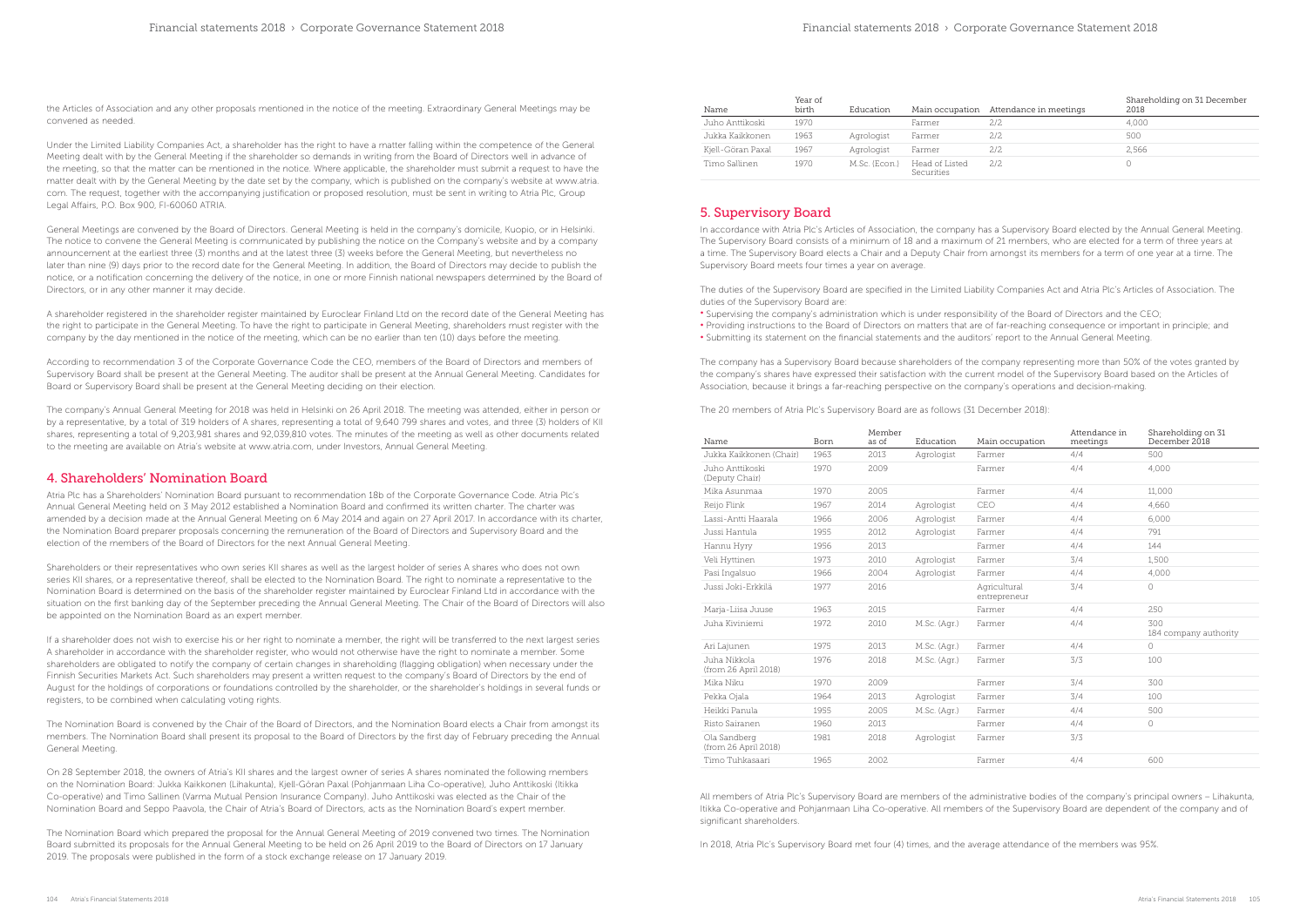## 6. Board of Directors

In accordance with the Articles of Association, Atria's Board of Directors has a minimum of five (5) and a maximum of nine (9) members. The term of office of a member of Atria's Board of Directors departs from the term of one year specified in recommendation 6 of the Corporate Governance Code. As per the Articles of Association, the term of a member of the Board of Directors is three (3) years. Shareholders representing more than 50% of the votes have stated that the term of three (3) years is appropriate for the longterm development of the company and have not seen the need to shorten the term from that specified in the Articles of Association. As an exception to recommendation 10 of the Corporate Governance Code, three of the eight members on the Board of Directors are independent of the company. It is the company's view that an understanding of Atria's business requires in-depth knowledge of and commitment to the meat industry from the majority of the Board's members.

### 6.1 Duties of the Board of Directors

Atria's Board of Directors takes care of the company's administration and its appropriate organisation. The Board of Directors is responsible for the appropriate organisation of the supervision of the company's accounting and asset management.The Board of Directors has confirmed a written charter concerning the duties of the Board, the matters to be dealt with, meeting practices and the decision-making procedure. According to this charter, the Board of Directors supervises and monitors company's operations and management and discusses and decides on significant matters related to the company's strategy, investments, organisation and financing. The charter lays down the following key duties for the Board of Directors:

- Approving the strategic goals and guidelines for the Group and its business areas
- Approving the budgets and business plans for the Group and its business areas
- Deciding on the investment plan for each calendar year and approving major investments that exceed one million euros
- Approving major M&A and restructuring operations
- Approving the Group's operating principles for important elements of management and supervision
- Discussing and adopting interim reports and financial statements
- Monitoring and evaluating the company's financial reporting system
- Preparing the items to be dealt with at Annual General Meetings and ensuring that decisions are implemented
- Approving the audit plan for internal auditing, as well as monitoring and assessing the effectiveness of internal control and auditing as well as the risk management systems
- Appointing and dismissing the CEO and deciding on his or her remuneration and other benefits
- Approving, at the CEO's proposal, the hiring of his or her direct subordinates and the principal terms of their employment contracts
- Approving the organisational structure and the key principles of incentive schemes
- Monitoring and evaluating the CEO's performance
- Monitoring and evaluating the independence of the auditor and particularly the provision of services other than auditing services provided by the auditor
- Monitoring auditing of financial statements and consolidated financial statements
- Deciding on other matters that are important in view of the size of the Group and that are not part of day-to-day operations, such as considerable expansion or contraction of business or other material changes to operations, the taking of long-term loans and the sale and pledging of fixed assets
- Deciding on other matters which, under the Limited Liability Companies Act, fall within the remit of the Board of Directors
- Performing the Audit Committee's duties referred to in recommendation 16 of the Corporate Governance Code.

The Board of Directors assesses its operations and working methods regularly by conducting a self-evaluation once a year.

### 6.2 Meeting practices and information flow

The Board of Directors meets at regular intervals about 10 times during the term in accordance with a separate meeting schedule confirmed in advance by the Board, and when necessary. In 2018, the Board of Directors met 13 times. The average attendance of the members of the Board of Directors was 98%.

During the meetings of the Board of Directors, the CEO gives a review of the financial situation of the Group by business area. The review also covers forecasts, investments, organisational changes and other issues that are important for the Group.

The company provides the Board of Directors with sufficient information on the company's operations to enable the Board to properly perform its duties. The agenda of a meeting is delivered to the members of the Board of Directors at least one week before the meeting. The meeting material is prepared by the CEO and the secretary of the Board of Directors according to the instructions provided by the Chair. The meeting material is delivered to the members at least three days before the meeting.

| Name                                 | Seppo Paavola,<br>Chair                                                                                                                                                                                                                                                                                                                                              | Jyrki Rantsi,<br>Deputy Chair                                                                                                                                                                   |
|--------------------------------------|----------------------------------------------------------------------------------------------------------------------------------------------------------------------------------------------------------------------------------------------------------------------------------------------------------------------------------------------------------------------|-------------------------------------------------------------------------------------------------------------------------------------------------------------------------------------------------|
| Year of birth                        | 1962.                                                                                                                                                                                                                                                                                                                                                                | 1968                                                                                                                                                                                            |
| Education                            | Agrologist (secondary school graduate)                                                                                                                                                                                                                                                                                                                               | Agrologist                                                                                                                                                                                      |
| Main occupation                      | Farmer                                                                                                                                                                                                                                                                                                                                                               | Farmer, pork producer                                                                                                                                                                           |
| Relevant work experience             | • Farm advisor, Rural Centre of Central<br>Ostrobothnia 1991-1996<br>• Agricultural entrepreneur 1996-present                                                                                                                                                                                                                                                        | Agricultural entrepreneur                                                                                                                                                                       |
| Member of the Board since            | 2012                                                                                                                                                                                                                                                                                                                                                                 | 2013                                                                                                                                                                                            |
| Concurrent key positions of<br>trust | • Supervisory Board of Itikka Co-operative,<br>member 2000-present, Deputy Chair 2008-2011<br>and Chair 2012-present<br>• Chair of the Board of Directors of<br>Perhonjokilaakso Co-operative Bank (former<br>Kaustinen Co-operative Bank) 2002-present<br>• Member of the Board of Directors of Pellervo<br>Confederation of Finnish Co-operatives 2012-<br>present | • Board of Directors of Lihakunta, Chair 2015-<br>present<br>• Member of the Board of Directors of Finnpig Oy<br>2013-present<br>• Chair of the Board of Directors of A-Farmers Ltd<br>$2018 -$ |
| Past key positions of trust          | • Supervisory Board of Atria Plc, member 2006-<br>2009 and Deputy Chair 2009-2012<br>• Member of the Co-operative Advisory Committee<br>of Pellervo Confederation 2012-2017                                                                                                                                                                                          | • Board of Directors of Lihakunta, Deputy Chair<br>$2.013 - 2.015$<br>• Deputy Chair of the Board of Directors of<br>A-Farmers Ltd 2015-2017                                                    |
| Independence                         | Dependent of the company and significant<br>shareholders                                                                                                                                                                                                                                                                                                             | Dependent of the company and significant<br>shareholders                                                                                                                                        |
| Shareholding on 31 December<br>2018  | 4,400                                                                                                                                                                                                                                                                                                                                                                | 700                                                                                                                                                                                             |
| Share-based rights in the<br>company | None                                                                                                                                                                                                                                                                                                                                                                 | None                                                                                                                                                                                            |
| Attendance in meetings               | 13/13                                                                                                                                                                                                                                                                                                                                                                | 12/13                                                                                                                                                                                           |

6.3 Composition of the Board of Directors on 31 December 2018:



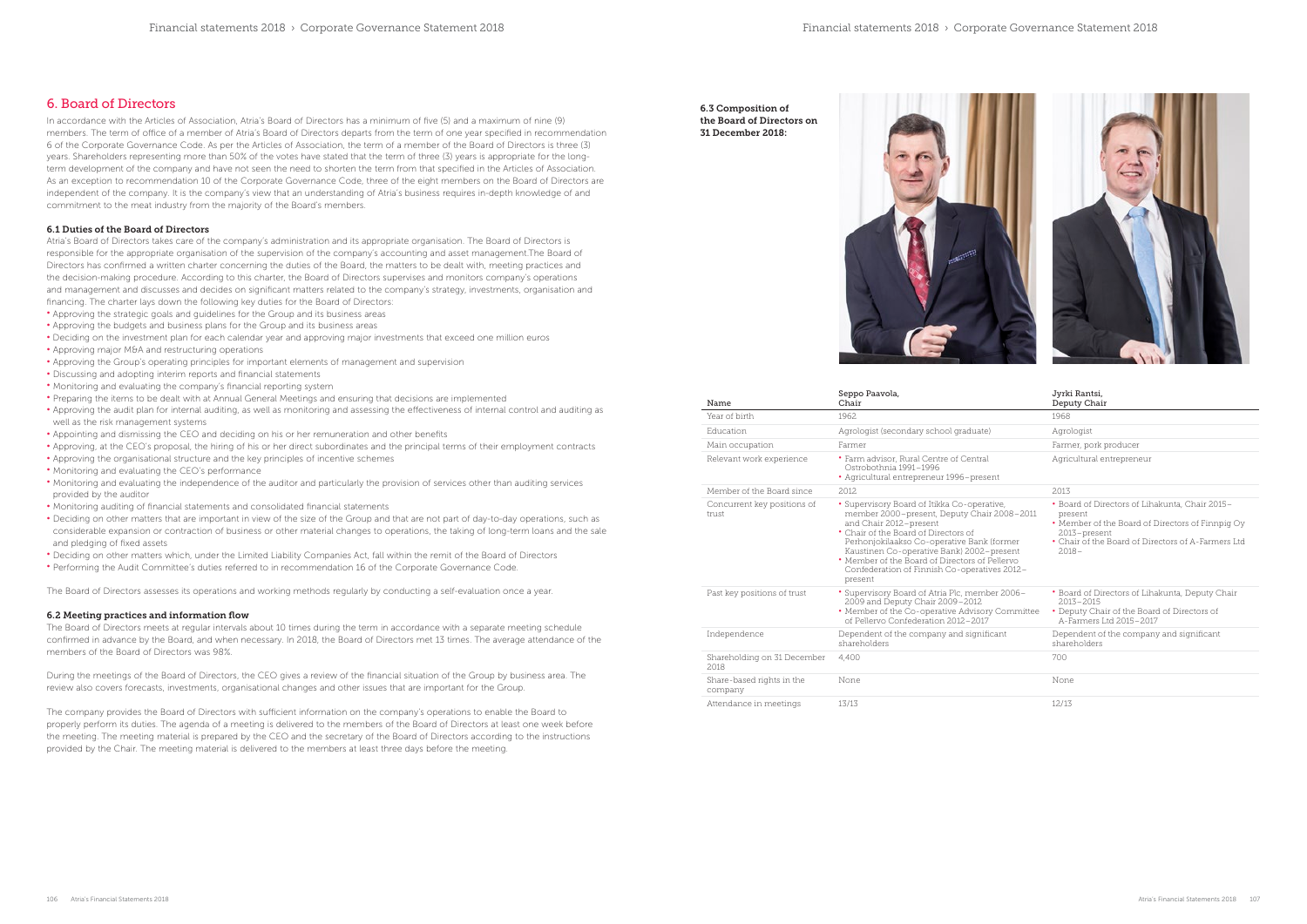| Name                                 | Jukka Moisio                                                                     | Kjell-Göran Paxal                                                                                                                                                                                                                                                                                                                                                                                                                                              |
|--------------------------------------|----------------------------------------------------------------------------------|----------------------------------------------------------------------------------------------------------------------------------------------------------------------------------------------------------------------------------------------------------------------------------------------------------------------------------------------------------------------------------------------------------------------------------------------------------------|
| Year of birth                        | 1961                                                                             | 1967                                                                                                                                                                                                                                                                                                                                                                                                                                                           |
| Education                            | M.Sc. (Econ.), MBA                                                               | Agrologist                                                                                                                                                                                                                                                                                                                                                                                                                                                     |
| Main occupation                      | CEO of Huhtamäki Oyi                                                             | Farmer, piglet and pork producer                                                                                                                                                                                                                                                                                                                                                                                                                               |
| Relevant work experience             | • CEO of Huhtamäki Oyj 2009-present<br>• Ahlström Oyi 1991-2008 (various duties) | • Feed salesman, Oy Foremix Ab 1990-1997<br>• Primary Production Manager, Pohjanmaan Liha<br>Co-operative 1990-1997                                                                                                                                                                                                                                                                                                                                            |
| Member of the Board since            | 2014                                                                             | 2012                                                                                                                                                                                                                                                                                                                                                                                                                                                           |
| Concurrent key positions of<br>trust | Member of the Supervisory Board of Finnish Fair<br>Co-operative                  | • Board of Directors of Pohjanmaan Liha<br>Co-operative, deputy member 1999-2001,<br>Deputy Chair 2002-2009 and Chair 2010-present<br>• Board of Directors of A-Farmers Ltd, deputy<br>member 2001-2002 and member 2003-present<br>• Board of Directors of Oy Foremix Ab, member<br>2004-2009 and Chair 2010-present<br>• Member of the Board of Directors of A-Rehu Oy<br>2010-present<br>• Chair of the Board of Directors of Ab WestFarm<br>Oy 2010-present |
| Past key positions of trust          |                                                                                  | Deputy member of the Board of Directors of the<br>Central Union of Swedish-Speaking Agricultural<br>Producers in Finland 1999-2001                                                                                                                                                                                                                                                                                                                             |
| Independence                         | Independent of the company and significant<br>shareholders                       | Dependent of the company and significant<br>shareholders                                                                                                                                                                                                                                                                                                                                                                                                       |
| Shareholding on 31 December<br>2018  | 0                                                                                | 2,566                                                                                                                                                                                                                                                                                                                                                                                                                                                          |
| Share-based rights in the<br>company | None                                                                             | None                                                                                                                                                                                                                                                                                                                                                                                                                                                           |
| $\Lambda$ than domain in montings    | 17/17                                                                            | 17/17                                                                                                                                                                                                                                                                                                                                                                                                                                                          |

| Name                                 | JUKKA MOISIO                                                                     | Riell-Goran Paxal                                                                                                                                                                                                                                                                                                                                                                                                                                              |
|--------------------------------------|----------------------------------------------------------------------------------|----------------------------------------------------------------------------------------------------------------------------------------------------------------------------------------------------------------------------------------------------------------------------------------------------------------------------------------------------------------------------------------------------------------------------------------------------------------|
| Year of birth                        | 1961                                                                             | 1967                                                                                                                                                                                                                                                                                                                                                                                                                                                           |
| Education                            | M.Sc. (Econ.), MBA                                                               | Agrologist                                                                                                                                                                                                                                                                                                                                                                                                                                                     |
| Main occupation                      | CEO of Huhtamäki Oyi                                                             | Farmer, piglet and pork producer                                                                                                                                                                                                                                                                                                                                                                                                                               |
| Relevant work experience             | • CEO of Huhtamäki Oyj 2009-present<br>• Ahlström Oyi 1991-2008 (various duties) | • Feed salesman, Oy Foremix Ab 1990-1997<br>• Primary Production Manager, Pohjanmaan Liha<br>Co-operative 1990-1997                                                                                                                                                                                                                                                                                                                                            |
| Member of the Board since            | 2014                                                                             | 2012                                                                                                                                                                                                                                                                                                                                                                                                                                                           |
| Concurrent key positions of<br>trust | Member of the Supervisory Board of Finnish Fair<br>Co-operative                  | • Board of Directors of Pohjanmaan Liha<br>Co-operative, deputy member 1999-2001,<br>Deputy Chair 2002-2009 and Chair 2010-present<br>• Board of Directors of A-Farmers Ltd, deputy<br>member 2001-2002 and member 2003-present<br>• Board of Directors of Oy Foremix Ab, member<br>2004-2009 and Chair 2010-present<br>• Member of the Board of Directors of A-Rehu Oy<br>2010-present<br>• Chair of the Board of Directors of Ab WestFarm<br>Oy 2010-present |
| Past key positions of trust          |                                                                                  | Deputy member of the Board of Directors of the<br>Central Union of Swedish-Speaking Agricultural<br>Producers in Finland 1999-2001                                                                                                                                                                                                                                                                                                                             |
| Independence                         | Independent of the company and significant<br>shareholders                       | Dependent of the company and significant<br>shareholders                                                                                                                                                                                                                                                                                                                                                                                                       |
| Shareholding on 31 December<br>2018  | $\circ$                                                                          | 2,566                                                                                                                                                                                                                                                                                                                                                                                                                                                          |
| Share-based rights in the<br>company | None                                                                             | None                                                                                                                                                                                                                                                                                                                                                                                                                                                           |
| Attendance in meetings               | 12/13                                                                            | 13/13                                                                                                                                                                                                                                                                                                                                                                                                                                                          |







| Name                                 | Nella Ginman-Tjeder                                                                                                                                                                                                    | Pasi Korhonen                                                                                                                                                          |
|--------------------------------------|------------------------------------------------------------------------------------------------------------------------------------------------------------------------------------------------------------------------|------------------------------------------------------------------------------------------------------------------------------------------------------------------------|
| Year of birth                        | 1959                                                                                                                                                                                                                   | 1975                                                                                                                                                                   |
| Education                            | M.Sc. (Econ.)                                                                                                                                                                                                          |                                                                                                                                                                        |
| Main occupation                      | Eira Hospital, Managing Director                                                                                                                                                                                       | Farmer                                                                                                                                                                 |
| Relevant work experience             | • Ifolor Oy, Managing Director 2007-2014<br>• American Express, Country Manager 2004-2007                                                                                                                              | Farmer                                                                                                                                                                 |
| Member of the Board since            | 2016                                                                                                                                                                                                                   | 2016                                                                                                                                                                   |
| Concurrent key positions of<br>trust | • Member of the Board of Directors of Viking Malt<br>Oy 2014-present<br>• Member of the Board of Directors of Stiftelsen<br>Arcada 2010-present<br>• Member of the Board of Directors of Oy Indmeas<br>Ab 2008-present | • Board of Directors of Lihakunta, member 2013-<br>present and Deputy Chair 2016-present<br>• Board of Directors of Kainuun maa-ja<br>metsäsäätiö, member 2013-present |
| Past key positions of trust          | Member of the Board of Directors of Tulikivi<br>Corporation 2013-2015                                                                                                                                                  | Sotkamo Municipal Council, Councillor 2005-2017                                                                                                                        |
| Independence                         | Independent of the company and significant<br>shareholders                                                                                                                                                             | Dependent of the company and significant<br>shareholders                                                                                                               |
| Shareholding on 31 December<br>2018  | $\Omega$                                                                                                                                                                                                               | $\Omega$                                                                                                                                                               |
| Share-based rights in the<br>company | None                                                                                                                                                                                                                   | None                                                                                                                                                                   |
| Attendance in meetings               | 13/13                                                                                                                                                                                                                  | 13/13                                                                                                                                                                  |

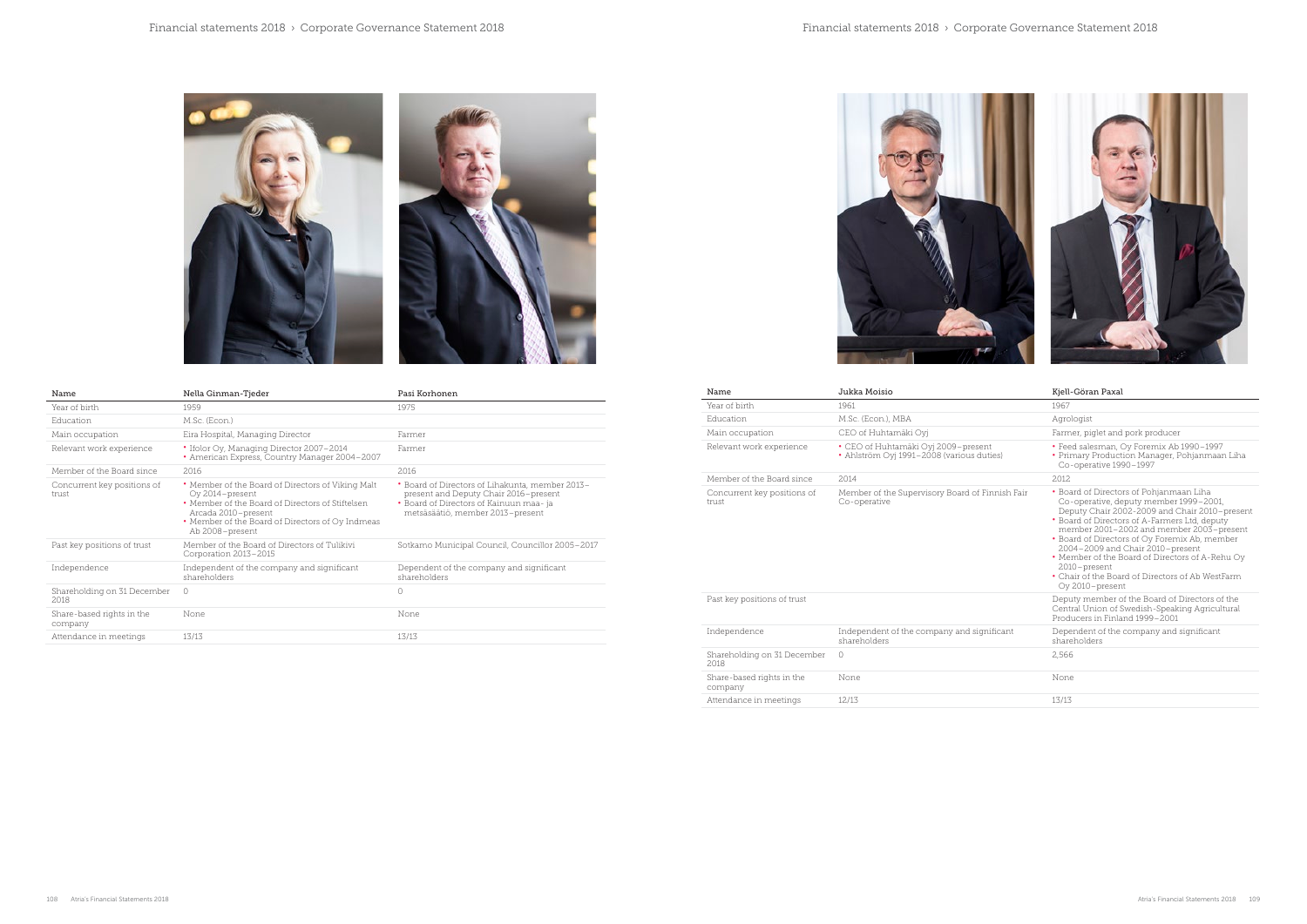



#### 6.4 Principles concerning the diversity of the Board of Directors

For Atria, diversity represents a part of the company's responsible business. When planning the composition of Atria's Board of Directors, diversity is considered from a variety of aspects, also accounting for the extent of the company's business operations and its development needs.

The aim in the selection of a diverse Board of Directors is for the Board to support the development of Atria's current and future business. The selection also aims to ensure that the Board has core competence from a variety of fields within the value chain of Atria's business operations, a wide range of experience of entrepreneurship and business activities, as well as know-how and understanding of international business required by the company's strategy. Rather than every member of the Board being qualified in all of the aforementioned areas, the aim is that every Board member possess some skills in one or more of the aforementioned areas. The diversity of the Board of Directors is furthermore supported by the members' other complementary skills, their training and experience from different occupational fields and industries, as well as by a consideration of the Board members' age and gender distribution. A constructively questioning and challenging Board of Directors brings added value to the management's activities and diversifies the Board's work. In addition to the aforementioned areas, the selection considers the candidates' ability to spend a sufficient amount of time on their Board duties.

Atria aims to promote the selection of Board members who are as qualified as possible, with merits from various segments of the value chain regarding the Board's composition and that candidates of both genders have equal opportunities to be selected for the Board. It is Atria's goal that both genders are represented on the Board of Directors and if there are two equally qualified candidates, a representative of the minority sex is prioritized.

To achieve the objectives set in the principles on diversity, the Board of Directors has actively conveyed these objectives to Atria's shareholders. During the 2018 financial period, one of the Board members was a woman while the rest were men. The share of the minority sex in the Board has been 12.5 percent. The company's minimum objective with regard to both genders being represented has therefore been fulfilled. The company's objective with regard to multi-professional core competencies covering the various segments of the value chain has also been fulfilled, given the members' in-depth knowledge of the meat industry, as well as of commercial and industrial activities.

## 7. Board Committees

The Board of Directors may decide to establish committees to handle duties designated by the Board. The Board confirms the committees' charters.

The Board of Directors has one board committee: the Nomination and Remuneration Committee. The Board of Directors appoints the members of the Committee from amongst its members according to the Committee's charter. The Committee has no autonomous decision-making power. The Board of Directors makes decisions on the basis of the Committee's preparations and proposals. The Committee reports regularly to the Board of Directors, which supervises the operations of the Committee.

The Nomination and Remuneration Committee has three (3) members. The Nomination and Remuneration Committee consists of the Chair, Deputy Chair and one member of the Board of Directors elected by the Board itself. As an exception to recommendations 17 and 18a of the Corporate Governance Code, one (1) of the three members of the Nomination and Remuneration Committee is independent of the company. The Nomination and Remuneration Committee consists of the members of Board of Directors which mostly are dependant of company and significant shareholders. Chair and deputy Chair of the board of directors are nominated in accordance with the shareholders' agreement made between Lihakunta and Itikka Co-operatives. In accordance with recommendations 17 and 18a of the Corporate Governance Code, the company's CEO or other members of the Board of Directors who are a part of the company's management cannot serve as members of the Nomination and Remuneration Committee.

The aim of the Nomination and Remuneration Committee is to prepare the CEO's and Deputy CEO's as well as the management's terms of employment, ensure the objectivity of decision-making, enhance the achievement of the company's goals through bonus schemes, increase the company's value and ensure that bonus schemes are transparent and systematic. The aim of the Nomination and Remuneration Committee is also to ensure that the merit pay systems are linked to the company's strategy and the results obtained.

According to its charter, the duties of the Nomination and Remuneration Committee are as follows:

• Preparing the terms of the service contracts of the CEO and Deputy CEO and bringing them before the Board of Directors • Preparing the remuneration, fees and other employment benefits of the directors who report to the CEO and bringing them before

- Making preparations for the nomination of the CEO and Deputy CEO
- Making preparations to search for successors to the CEO and Deputy CEO
- 
- the Board of Directors
- Directors
- the Board of Directors

• Preparing the forms and criteria of the bonus and incentive schemes of top management and bringing them before the Board of

• Preparing the content and group assignments of the pension programmes of the company's management and bringing them before

| Name                                 | Ritola Ahti                                                                                                                                                                                                                                                                                          | Harri Sivula                                                                                                                                                                                                                                                                                                                                                                                                                |
|--------------------------------------|------------------------------------------------------------------------------------------------------------------------------------------------------------------------------------------------------------------------------------------------------------------------------------------------------|-----------------------------------------------------------------------------------------------------------------------------------------------------------------------------------------------------------------------------------------------------------------------------------------------------------------------------------------------------------------------------------------------------------------------------|
| Year of birth                        | 1964                                                                                                                                                                                                                                                                                                 | 1962.                                                                                                                                                                                                                                                                                                                                                                                                                       |
| Education                            | B.Ba. (Business Administration)                                                                                                                                                                                                                                                                      | M.Sc. (Admin.)                                                                                                                                                                                                                                                                                                                                                                                                              |
| Main occupation                      | Farmer and beef producer                                                                                                                                                                                                                                                                             | Professional board member                                                                                                                                                                                                                                                                                                                                                                                                   |
| Relevant work experience             | Entrepreneur in agriculture, real estate and<br>commerce since 1985                                                                                                                                                                                                                                  | • Tokmanni Group Corporation, Acting Managing<br>Director 2017-2018<br>• Managing Director of GS1 2015-2017<br>• CEO, Restel Ltd 2010-2014<br>• CEO of Onninen Oy, 2006-2010<br>• Deputy CEO of Kesko Corporation/Division<br>Manager Kesko Food, 1987-2006                                                                                                                                                                 |
| Member of the Board since            | 2018                                                                                                                                                                                                                                                                                                 | 2009                                                                                                                                                                                                                                                                                                                                                                                                                        |
| Concurrent key positions of<br>trust | Itikka Cooperative: member of the Board of<br>Directors since 2013 and Chair of the Board of<br>Directors since 2018                                                                                                                                                                                 | • Member of the Board of Directors of Tokmanni<br>Oy 2011-present<br>• Member of the Board of Directors of Leipurin Oy<br>2014-present<br>• Member of the Board of Directors of Makua Foods<br>Oy 2015-present<br>• Member of the Board of Directors of Kamux Oyi<br>2016-present<br>• Member of the Board of Directors of GS1 Finland<br>Ov 2016-present<br>• Member of the Board of Directors of Dieta Oy<br>2016-present |
| Past key positions of trust          | • Itikka Cooperative: member of the Representative<br>Council 2001-2012, member of the Supervisory<br>Board since 2012-2013,<br>• Member of the Supervisory Board of Atria Plc<br>since 2013-2018,<br>• Member of the Representative Council of the<br>South Ostrobothnia Cooperative Bank 2004-2017 | • Member of the Board of Directors of TyöHelo Oy<br>$2017 - 2018$<br>• Member of the Board of Directors of Olvi Oyj<br>2007-2011<br>• Member of the Board of Directors of Norpe Oy<br>2010-2013<br>• Member of the Board of Directors of Leipurin Oyj<br>$2010 - 2013$<br>• Member of the Supervisory Board of Nets 2011-<br>2013                                                                                           |
| Independence                         | Dependent of the company and significant<br>shareholders                                                                                                                                                                                                                                             | Independent of the company and significant<br>shareholders                                                                                                                                                                                                                                                                                                                                                                  |
| Shareholding on 31 December<br>2018  | 400                                                                                                                                                                                                                                                                                                  | 10,000                                                                                                                                                                                                                                                                                                                                                                                                                      |
| Share-based rights in the<br>company | None                                                                                                                                                                                                                                                                                                 | None                                                                                                                                                                                                                                                                                                                                                                                                                        |
| Attendance in meetings               | 9/9                                                                                                                                                                                                                                                                                                  | 13/13                                                                                                                                                                                                                                                                                                                                                                                                                       |

The members of the Board of Directors are obliged to provide the Board with information sufficient to assess their skills and independence and to notify the Board of any changes to the information.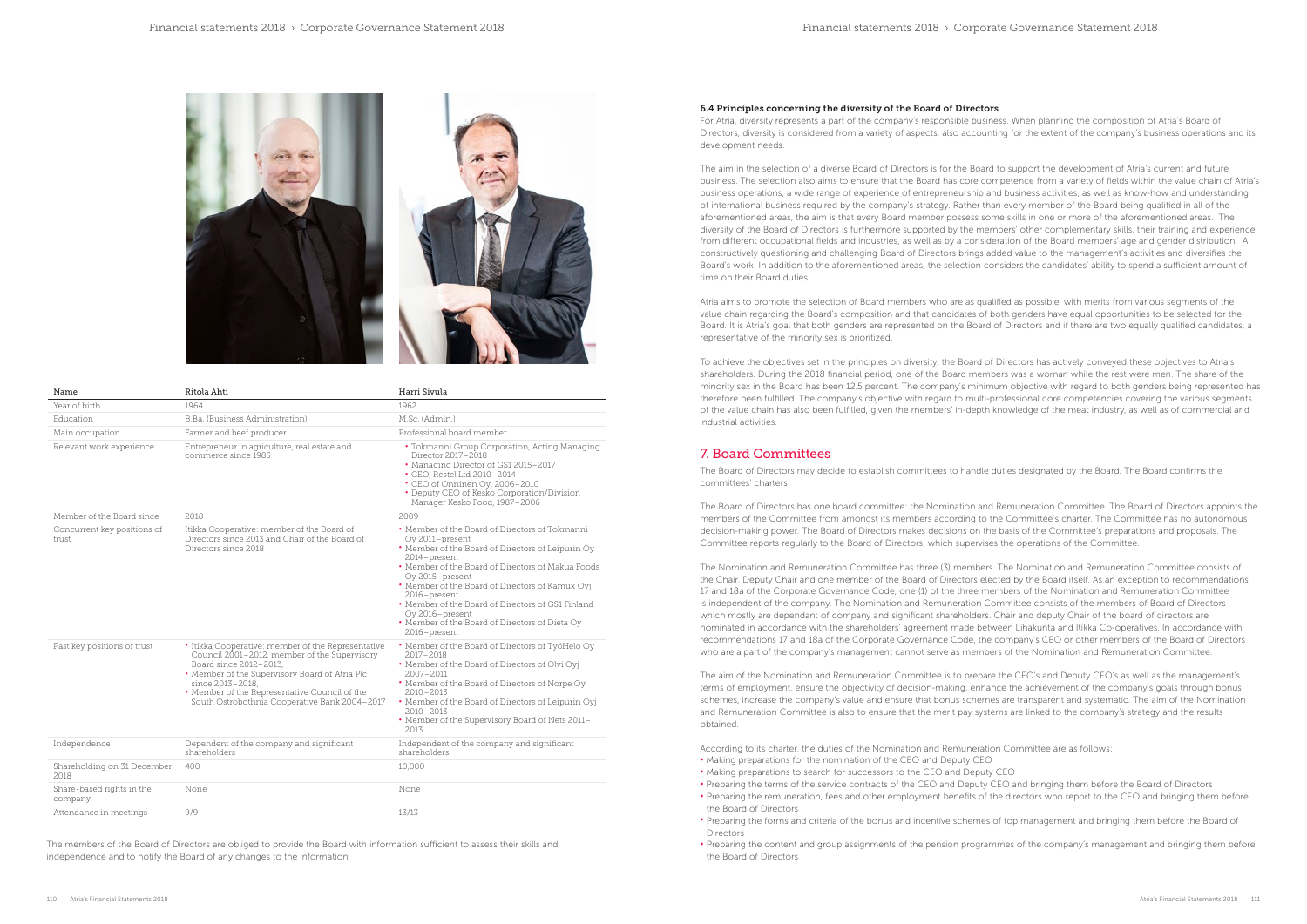Mika Ala-Fossi, Executive Vice President, Atria Finland

Education M.Sc. (Food Sc.) M.Sc. (Econ.) Meat industry technician

| Name                                   | Juha Gröhn,<br>CEO                                                                                                                                                                                                                                                                                                                                                                                                                                                                                                                                                                                                                                              | Tomas Back, CFO and Deputy CEO<br>of Atria Plc, Executive Vice President,<br>Atria Denmark                                                                                                                                                                                                                                                                                                                                      | Mika<br>Presi                                                                                                                     |
|----------------------------------------|-----------------------------------------------------------------------------------------------------------------------------------------------------------------------------------------------------------------------------------------------------------------------------------------------------------------------------------------------------------------------------------------------------------------------------------------------------------------------------------------------------------------------------------------------------------------------------------------------------------------------------------------------------------------|---------------------------------------------------------------------------------------------------------------------------------------------------------------------------------------------------------------------------------------------------------------------------------------------------------------------------------------------------------------------------------------------------------------------------------|-----------------------------------------------------------------------------------------------------------------------------------|
| Year of birth                          | 1963                                                                                                                                                                                                                                                                                                                                                                                                                                                                                                                                                                                                                                                            | 1964                                                                                                                                                                                                                                                                                                                                                                                                                            | 1971                                                                                                                              |
| Education                              | M.Sc. (Food Sc.)                                                                                                                                                                                                                                                                                                                                                                                                                                                                                                                                                                                                                                                | M.Sc. (Econ.)                                                                                                                                                                                                                                                                                                                                                                                                                   | Meat                                                                                                                              |
| Joined Atria in                        | 1990                                                                                                                                                                                                                                                                                                                                                                                                                                                                                                                                                                                                                                                            | 2007                                                                                                                                                                                                                                                                                                                                                                                                                            | 2000                                                                                                                              |
| Relevant work<br>experience            | • Atria Plc, CEO since 2011-<br>• Managing Director of Atria<br>Scandinavia Ab; Vice President of<br>Atria Plc 2010-2011<br>• Managing Director of Atria Finland<br>Ltd; Vice Managing Director of Atria<br>Plc<br>• Director for Meat Industry and Vice<br>Managing Director, Atria Ltd 2004-<br>2006<br>• Director for Steering and Vice<br>Managing Director, Atria Ltd 2003–<br>2004<br>• Director for Slaughterhouse<br>Industry and Vice Managing<br>Director, Atria Ltd 1999–2003<br>• Director, Meat Products and<br>Convenience Food Industries, Atria<br>Ltd 1993-1998<br>• R&D Manager Itikka-Lihapolar<br>1991-1993<br>• ForemanLihapolar 1990-1991 | • CFO and Deputy CEO of Atria Plc,<br>Executive Vice President, Atria<br>Denmark 2018-<br>• Executive Vice President, Atria<br>Scandinavia 2011-2017<br>• Executive Vice President, Atria<br>Baltic 2010-2011<br>• CFO, Atria Plc 2007–2011<br>• CFO, Huhtamäki Americas / Rigid<br>Europe 2003-2007<br>• Financial Manager/CFO, Huhtamäki<br>Oyj 1996–2002<br>· Financial Manager, Huhtamäki<br>Finance Oy, Lausanne 1990-1995 | $\cdot$ Exe<br>Finl<br>$\bullet$ Dire<br>Mea<br>$\bullet$ Dire<br>Finl<br>$\cdot$ Pro<br>20C<br>$\cdot$ Uni<br>$\cdot$ For<br>20C |
| Concurrent key<br>positions of trust   | • Member of the Board of Directors in<br>Finnish Food and Drink Industries'<br>Federation (ETL) since 2012-<br>• Member of the Board of Directors in<br>East Office of Finnish Industries Ltd<br>• Member of the Board of Directors in<br>Laihian Mallas since 2018-                                                                                                                                                                                                                                                                                                                                                                                            |                                                                                                                                                                                                                                                                                                                                                                                                                                 | $\cdot$ Cha<br>sin<br>of I<br>· Cha<br>sin<br>of F<br>$\cdot$ Mei<br>Lih                                                          |
| Past key<br>positions of trust         | Chair of the Board of Directors in<br>Finnish Food and Drink Industries'<br>Federation (ETL), 2013-2015                                                                                                                                                                                                                                                                                                                                                                                                                                                                                                                                                         | • Member and Deputy Chair of the<br>Board of Directors of the Swedish<br>Meat Industry Association, 2012-<br>2018<br>• Member of the Board of Directors of<br>the Swedish Food Federation, 2012-<br>2018<br>• Member of the Board of Directors of<br>the Svensk Fågel Service Ab, 2017–<br>2018                                                                                                                                 |                                                                                                                                   |
| Shareholding<br>on 31 December<br>2018 | 20,500                                                                                                                                                                                                                                                                                                                                                                                                                                                                                                                                                                                                                                                          | 1,880                                                                                                                                                                                                                                                                                                                                                                                                                           | 940                                                                                                                               |

- Executive Vice President, Atria Finland, 2011–
- Director, Convenience Food and Meat Product Business 2007–2011
- Director, Poultry Business, Atria Finland 2006–2007
- Production Manager, Atria Ltd 2003–2006
- Unit Manager, Atria Ltd 2000–2003 • Foreman, Liha-Saarioinen Oy 1997– 2000

- Chair of the Board of Directors since 2015 and member since 2007 of Länsi-Kalkkuna Oy
- Chair of the Board of Directors since 2015 and member since 2011 of Honkajoki Oy
- Member of the board of Directors of Lihatiedotus ry since 2011–

- Submitting its statement on the bonus arrangements for the entire personnel before their approval and assessing their functionality and the achievement of the systems' goals
- If required, discussing possible interpretation problems related to the application of the approved bonus schemes and recommending a solution
- If required, reviewing information to be published in the financial statements and, where applicable, in other bonus-related documents
- Performing other duties separately assigned to it by the Board of Directors.

The Chair of the Nomination and Remuneration Committee convenes the Committee as needed. At the meetings, the matters belonging to the duties of the Committee are reviewed. The Nomination and Remuneration Committee may invite other people to join its meetings if deemed necessary and may use external experts to assist the Committee in fulfilling its duties.

The Chair of the Nomination and Remuneration Committee is Seppo Paavola and the other members are Jyrki Rantsi, Harri Sivula until 25th of April 2018 and Nella Ginman-Tjeder starting 26th of April 2018. Seppo Paavola and Jyrki Rantsi are dependent of the company and of significant shareholders. Harri Sivula and Nella Ginman-Tjeder are independent of the company and of significant shareholders. In 2018, the Nomination and Remuneration Committee met four (4) times, and the average attendance of the members was 100% as follows: Seppo Paavola 4/4; Jyrki Rantsi 4/4; Harri Sivula 1/1; and Nella Ginman-Tjeder 3/3.

As noted in section 4 above, Atria Plc's Annual General Meeting has established a separate Nomination Board to prepare proposals concerning the election and remuneration of the members of the Board of Directors as well as the remuneration of the members of the Supervisory Board for the next Annual General Meeting.

## 8. CEO

The company has a CEO who is in charge of managing the company's day-to-day operations in accordance with the instructions and orders issued by the Board of Directors and informing the Board of Directors of the development of the company's operations and financial performance. The CEO also is also responsible for ensuring the legality of the company's accounting and the reliability of asset management. The CEO is appointed by the Board of Directors, which decides on the terms of his or her service contract.

Since March 2011, Atria Plc's CEO has been Juha Gröhn, M.Sc. (Food Sc.).

## 9. Management Team

Atria Group has a Management Team chaired by the CEO. The Management Team assists the CEO in planning the operations and in operational management. The duties of the Management Team include, among others, preparing strategic plans and putting them into practice, handling significant projects and organisational changes as well as reviewing and implementing the Group's risk management measures in their respective areas of responsibility.

In 2018, the Management Team met eight (8) times.

## 10. Remuneration

Atria Plc has prepared a Remuneration Statement – which constitutes a part of this Corporate Governance Statement – in accordance with the Corporate Governance Code. The statement is available on the company's website at www.atria.com under Investors, Corporate Governance.

## 11. Internal control, risk management and internal audit

### 11.1 Internal control

The company's Board of Directors and CEO are responsible for the company's adequate internal control. The Board of Directors determines the operating principles of internal control. Internal control is a process incorporated into everything that Atria does, aiming to ensure the achievement of the company's strategic and financial objectives. The purpose of internal control is to ensure that Atria's operations are efficient and in line with the company's strategy, that all financial and operational reports are reliable, that the Group's operations comply with the applicable laws and regulations, and that the company's internal principles and codes of conduct are complied with.

Atria has Group-level instructions and rules valid in all of the Group's business areas and business units. The company seeks to ensure compliance with the instructions and rules by way of training and information bulletins as well as with the help of various control activities. The business areas and/or business units may furthermore have their own specific instructions and/or training related internal control.

Atria Group's Management Team on 31 December 2018:





ack, CFO and Deputy CEO lc. Executive Vice President, mark

- Deputy CEO of Atria Plc, re Vice President, Atria  $k$  2018–
- e<br>Vice President, Atria
- avia 2011–2017 re Vice President, Atria
- $0 2011$
- CFO, Atria Plc 2007–2011
- CFO, Huhtamäki Americas / Rigid
- Europe 2003–2007 al Manager/CFO, Huhtamäki  $-2002$
- Financial Manager, Huhtamäki
- Oy, Lausanne 1990–1995

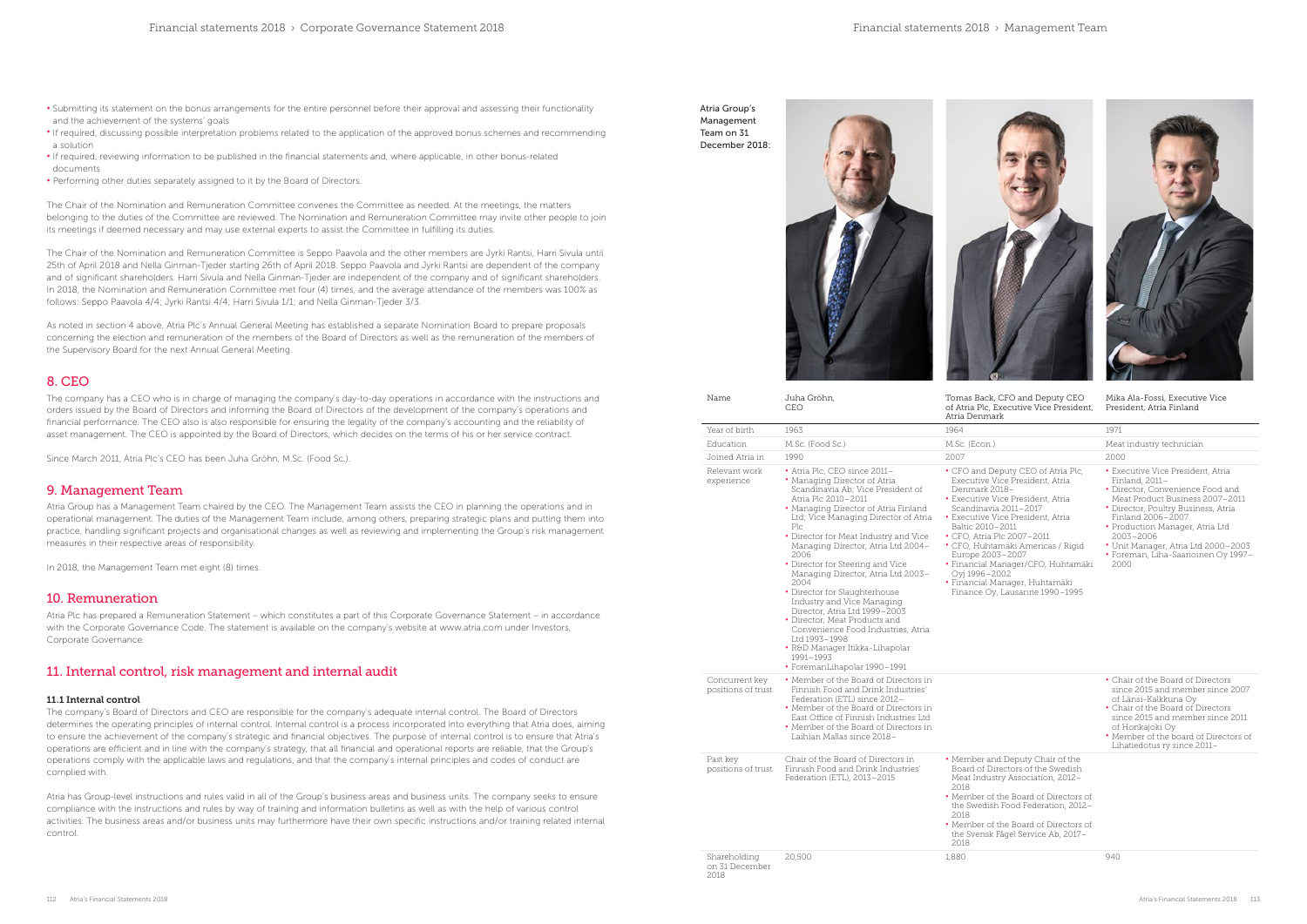





Lars Ohlin, Executive Vice President esources

• Executive Vice President Human Resources, Atria Plc 2016– • Senior Vice President Human es, Atria Scandinavia 2014–

• Product manager, Master Foods Sweden 1987–1988 • Product manager, Findus/Nestlé 37

| Name                                 | Pasi Luostarinen, Executive Vice<br>President Marketing & Market<br>Insight                                                                                                                                                                                                                                                                                                                                                                                                                                                                                                                                                                                                                                                                                                                                                                                                                          | Lars Ohlin, Executive Vice<br>Human Resources                                                                                                                                                                                                                                                                                                                                                                                                                                                                                                                                                                                                |
|--------------------------------------|------------------------------------------------------------------------------------------------------------------------------------------------------------------------------------------------------------------------------------------------------------------------------------------------------------------------------------------------------------------------------------------------------------------------------------------------------------------------------------------------------------------------------------------------------------------------------------------------------------------------------------------------------------------------------------------------------------------------------------------------------------------------------------------------------------------------------------------------------------------------------------------------------|----------------------------------------------------------------------------------------------------------------------------------------------------------------------------------------------------------------------------------------------------------------------------------------------------------------------------------------------------------------------------------------------------------------------------------------------------------------------------------------------------------------------------------------------------------------------------------------------------------------------------------------------|
| Year of birth                        | 1966                                                                                                                                                                                                                                                                                                                                                                                                                                                                                                                                                                                                                                                                                                                                                                                                                                                                                                 | 1958                                                                                                                                                                                                                                                                                                                                                                                                                                                                                                                                                                                                                                         |
| Education                            | M.Sc. (Econ.)                                                                                                                                                                                                                                                                                                                                                                                                                                                                                                                                                                                                                                                                                                                                                                                                                                                                                        | <b>BA</b> (International Business<br>Administration)                                                                                                                                                                                                                                                                                                                                                                                                                                                                                                                                                                                         |
| Joined Atria in                      | 2000                                                                                                                                                                                                                                                                                                                                                                                                                                                                                                                                                                                                                                                                                                                                                                                                                                                                                                 | 2007                                                                                                                                                                                                                                                                                                                                                                                                                                                                                                                                                                                                                                         |
| Relevant work<br>experience          | • Executive Vice President Marketing<br>& Marketing Insight, Atria Plc 2016-<br>• Senior Vice President Marketing &<br>Product Development, Atria Finland<br>2011-2016<br>• Group Vice President Strategy /<br>Senior Vice President Marketing &<br>Product Development, Atria Plc and<br>Atria Finland 2009-2011<br>• Group Vice President Brand<br>Management & Cold Cuts / Senior<br>Vice President Meatproducts, Atria<br>Plc and Atria Finland 2007–2011<br>• Group Vice President Marketing<br>& Product Development, Atria Plc<br>2006-2007<br>• Marketing Director, Atria Plc, Atria<br>Finland and Atria Sweden 2000-<br>2006<br>• Marketing Director, Valio 1997-<br>2000<br>• Trade Development Manager,<br>British American Tobacco Nordic<br>1996-1997<br>• Key Account Manager/ Category<br>Manager, Fazer Makeiset Oy 1993-<br>1996<br>• Product Manager, Oy Mallasjuoma<br>1991-1993 | • Executive Vice President I<br>Resources, Atria Plc 2016-<br>• Senior Vice President Hur<br>Resources, Atria Scandina<br>2016<br>• General Manager, Ridderh<br>Falbygdens (Atria Deli) 201<br>• Business Development Di<br>Atria Scandinavia 2007-2<br>• Business Development Di<br>Sardus 2000-2007<br>• Business Area Director,<br>Nationalencyklopedin 199<br>• Vice Managing Director, F<br>1995-1997<br>• Market Development Dire<br>Master Foods Finland and<br>1992-1995<br>• Human Resource Directo:<br>Foods Sweden and Finlan<br>1992<br>• Product manager, Master<br>Sweden 1987-1988<br>• Product manager, Findus,<br>1984-1987 |
| Concurrent key<br>positions of trust |                                                                                                                                                                                                                                                                                                                                                                                                                                                                                                                                                                                                                                                                                                                                                                                                                                                                                                      |                                                                                                                                                                                                                                                                                                                                                                                                                                                                                                                                                                                                                                              |
| Past key<br>positions of trust       |                                                                                                                                                                                                                                                                                                                                                                                                                                                                                                                                                                                                                                                                                                                                                                                                                                                                                                      |                                                                                                                                                                                                                                                                                                                                                                                                                                                                                                                                                                                                                                              |
| Shareholding<br>on 31 December       | 1,880                                                                                                                                                                                                                                                                                                                                                                                                                                                                                                                                                                                                                                                                                                                                                                                                                                                                                                | 510                                                                                                                                                                                                                                                                                                                                                                                                                                                                                                                                                                                                                                          |

• General Manager, Ridderheims & Falbygdens (Atria Deli) 2010–2014 • Business Development Director, Atria Scandinavia 2007–2010 • Business Development Director,

Sardus 2000–2007 • Business Area Director,

Nationalencyklopedin 1997–2000 • Vice Managing Director, Forte

• Market Development Director, Master Foods Finland and Baltics 1992–1995

• Human Resource Director, Master Foods Sweden and Finland 1988–

2018

| Name                                   | Jarmo Lindholm, Executive Vice<br>President, Atria Sweden                                                                                                                                                                                                                                                                                                                                                                                                                                                                   | Olle Horm, Executive Vice President,<br>Atria Estonia                                                                                                                                                                                                                                                                                                                                                                                | Ilari Hyyrynen, Executive Vice<br>President, Atria Russia                                                                                                                                                                                                                                                                                                                                                                                                        |
|----------------------------------------|-----------------------------------------------------------------------------------------------------------------------------------------------------------------------------------------------------------------------------------------------------------------------------------------------------------------------------------------------------------------------------------------------------------------------------------------------------------------------------------------------------------------------------|--------------------------------------------------------------------------------------------------------------------------------------------------------------------------------------------------------------------------------------------------------------------------------------------------------------------------------------------------------------------------------------------------------------------------------------|------------------------------------------------------------------------------------------------------------------------------------------------------------------------------------------------------------------------------------------------------------------------------------------------------------------------------------------------------------------------------------------------------------------------------------------------------------------|
| Year of birth                          | 1973                                                                                                                                                                                                                                                                                                                                                                                                                                                                                                                        | 1967                                                                                                                                                                                                                                                                                                                                                                                                                                 | 1965                                                                                                                                                                                                                                                                                                                                                                                                                                                             |
| Education                              | M.Sc. (Econ.)                                                                                                                                                                                                                                                                                                                                                                                                                                                                                                               | Engineer                                                                                                                                                                                                                                                                                                                                                                                                                             | <b>MBA</b>                                                                                                                                                                                                                                                                                                                                                                                                                                                       |
| Joined Atria in                        | 2002                                                                                                                                                                                                                                                                                                                                                                                                                                                                                                                        | 2.012                                                                                                                                                                                                                                                                                                                                                                                                                                | 2018                                                                                                                                                                                                                                                                                                                                                                                                                                                             |
| Relevant work<br>experience            | • Executive Vice President, Atria<br>Sweden 2018-<br>• Executive Vice President, Atria<br>Russia 2011-2017<br>• Group Vice President, Product<br>Leadership, Atria Plc 2010-2011<br>• Group Vice President, Product<br>Group Management and Product<br>Development, Commercial Director,<br>Atria Finland Ltd 2005-2010<br>• Marketing Manager, Atria Ltd 2002-<br>2005<br>• Account Manager, Marketing<br>Manager, AC Nielsen 2000-2002<br>• Customer Service Manager &<br>e-Business, Unilever Finland<br>$• 1998 - 2000$ | • Executive Vice President, Atria<br>Estonia 2018-<br>• Executive Vice President, Atria<br>Baltic 2012-2017<br>• Chair of the Board, Maag Meat<br>Industry 2009-2012<br>• Chair of the Board, Skanska EMV AS<br>$2008 - 2009$<br>• Chair of the Board, Rakvere<br>Lihakombinaat AS 2000-2008<br>• Head of transportation and<br>equipment department, EMV AS<br>1998-1999<br>• Management and development<br>duties, EK AS 1992-1998 | • Executive Vice President, Atria<br>Russia 2018-<br>· Country director, Russia, Tikkurila<br>Plc 2014-2018<br>· Managing Director, Tikkurila Polska<br>S.A. 2012-2014<br>• Director, BU North, Tikkurila Plc<br>$2010 - 2012$<br>• Tikkurila Ltd/ Plc, several positions<br>2003-2010<br>• Dynea Overlays Ltd, Sales Manager<br>$2002 - 2003$<br>• Akzo Nobel Coatings Ltd, Sales<br>Manager 1998-2002<br>• Kausalan Tapetti ja Väri Ltd,<br>Salesman 1988-1998 |
| Concurrent key<br>positions of trust   | • Member of the Board of Directors of<br>the Swedish Food Federation since<br>$2018 -$                                                                                                                                                                                                                                                                                                                                                                                                                                      | • Member of the Board of Directors<br>of the Estonian Food Industry<br>Federation<br>• Member of the Board of Directors<br>of the Estonian Pig Breaders<br>Association                                                                                                                                                                                                                                                               | • Member of the Board of Directors of<br>the East Office of Finnish Industries<br>Oy since 2018                                                                                                                                                                                                                                                                                                                                                                  |
| Past key<br>positions of trust         | • Member of the Board of Directors of<br>the East Office of Finnish Industries<br>Oy 2012-2018.                                                                                                                                                                                                                                                                                                                                                                                                                             |                                                                                                                                                                                                                                                                                                                                                                                                                                      |                                                                                                                                                                                                                                                                                                                                                                                                                                                                  |
| Shareholding<br>on 31 December<br>2018 | 1,020                                                                                                                                                                                                                                                                                                                                                                                                                                                                                                                       |                                                                                                                                                                                                                                                                                                                                                                                                                                      |                                                                                                                                                                                                                                                                                                                                                                                                                                                                  |



114 Atria's Financial Statements 2018 Atria's Financial Statements 2018 115

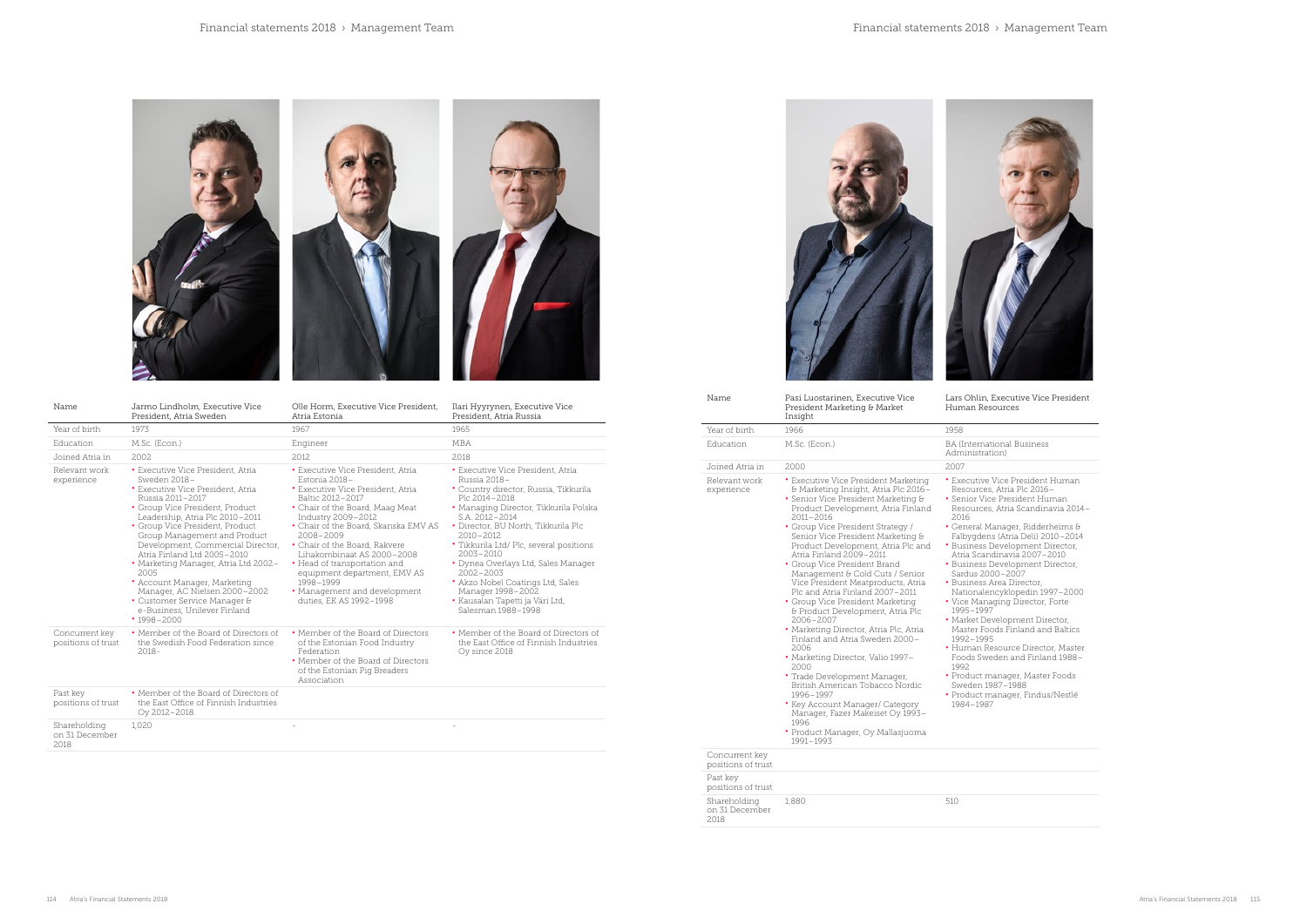Atria has strategic and annual financial goals which steer the operations of the entire Group. These goals have been communicated to all business areas, and they have been agreed on and approved as part of the strategy process or the annual goal-setting process. The achievement of the financial goals is monitored on a monthly and quarterly basis in each business area and at Group level. Atria's internal control ensures that the instructions given by the management are followed and that financial reporting is carried out reliably and appropriately. The procedures involved include the documentation of financial processes, various instructions related to financial administration and briefing related to control measures. The control measures consist of both preventive and investigative measures. Typical controls include approval, insurance, verification, reconciliation, operational inspections, the protection of assets, segregation of duties and the administration of access rights..

#### 11.2 Risk management at Atria

The objective of risk management is to support the realisation of Atria's strategy and the achievement of targets, to prevent unfavourable events from occurring and to safeguard business continuity. Atria's risk management operations are guided by the Risk Management Policy, approved by the Board of Directors and, where applicable, ISO 31000 and ISO 31010 standards. Risk Management Policy specifies risk management goals, principles, responsibilities and powers, together with the principles of risk assessment and reporting.

Risk management at Atria is systematic and dynamic and supports the continuous development of the organisation. It is based on a uniform model for risk identification, assessment and reporting in all business areas and Group administration and forms an integral part of the annual planning process. In risk assessment, a risk management plan is drawn up for managing the risks identified.

Atria defines risk as the effect of uncertainty on the company's objectives. Risks can cause positive or negative deviations from the objectives. Risks may be caused by events within Atria, or by external conditions or events. For reporting purposes, Atria's risks are divided into four categories: strategic risks, operational risks, liability risks and financial risks.

#### *Organisation and responsibilities of risk management*

The Board of Directors approves the Risk Management Policy and any changes to it and supervises the implementation of the principles specified in the policy. The Group's CEO is responsible for the appropriate organisation of risk management at Atria, and the CFO sees to the development of the risk management and risk reporting framework.

The members of the Group's Management Team are responsible for identifying and assessing strategic risks and for implementing risk management in their respective areas of responsibility. The management teams of the business areas are responsible for identifying and assessing risks and for implementing risk management in their respective business areas. The directors of the business areas ensure that the management teams fulfil their risk management and risk reporting responsibilities.

The Group's Treasury Committee is responsible for identifying and assessing financial risks and for implementing risk management throughout the Group. When preparing an annual plan for internal audit, key observations from the risk assessments made as part of the Group's planning process are taken into account. Every Atria employee is responsible for identifying and assessing risks associated with their work and any other risks that they encounter, and for drawing attention to and preventing such risks.

Major risks and uncertainties which the Board of Directors is aware of are discussed in more detail in the Report by the Board of Directors under "Risk management at Atria".

#### 11.3 Internal audit

Atria's Group Control function handles internal audits in collaboration with an external service provider. An audit plan is drawn up annually for internal audit and approved by the Board of Directors. The priority areas of the audit plan are affected by risk management, issues identified as part of the Group's internal reporting, goals related to improving the quality and efficiency of the operations, and current issues in the company's business environment. Where necessary, internal audit also conducts separate studies commissioned by the Board of Directors or the Group's management.

Internal audit ensures and evaluates the functioning of the company's internal control system, the relevance and efficiency of the activities, and compliance with guidelines. It also aims to promote the quality of the operations and process, ensure the achievement of Atria's targets, support the development of risk management practices, and highlight best practices and opportunities in various functions.

Internal audit assesses the following areas:

- Accuracy and adequacy of financial information
- Compliance with operating principles, codes of practice and regulations
- Protection of property against losses
- Cost-effectiveness and efficiency in the use of resources
- Implementation of changes
- Opportunities provided by various practices and the utilisation of best practices

The results of internal auditing are documented and discussed with the audited area of operation and Group management. A summary of the audit results is presented to the Board of Directors at least once a year. Regular discussions are held with the auditor to ensure that the audit activities cover a sufficiently wide range of operations and to avoid overlapping activities.

## 12. Auditing

In accordance with the Articles of Association, the company has one (1) auditor, which is a public accountant firm authorised by Finnish Patent and Registration Office. The term of service of the auditor ends at the conclusion of the first Annual General Meeting following their election.

The auditor provides Atria's shareholders with an Auditor's Report document in accordance with the law, in conjunction with the company's financial statements, and reports regularly to the Board of Directors and management. The auditor participates in a Board meeting at least once a year, on which occasion a discussion of the audit plan and the results of auditing is arranged.

In 2018, Atria Plc's Annual General Meeting elected PricewaterhouseCoopers Ltd., a firm of authorised public accountants, as the company's auditor for a term ending at the closing of the next Annual General Meeting. According to the firm, the auditor in charge is Authorised Public Accountant Samuli Perälä. The remuneration is paid to the auditor according to an invoice accepted by the company.

### *Auditor's remuneration for the 2018 accounting period*

In 2018, the Group paid EUR 343,000 to PricewaterhouseCoopers Ltd. as the auditor's remuneration. The company paid in 2018 EUR 6,000 for services not related to auditing.

## 13. Insider policy

Atria complies with Nasdaq Helsinki Ltd.'s Guidelines for Insiders. Atria's Board of Directors has furthermore confirmed Atria's insider policy, which complement other insider guidelines and include instructions concerning insiders and insider administration. The company's insider policy has been distributed to all Managers as defined by the company, as well as to the people involved in the preparation of periodic disclosure or who have regular access to unpublished financial information. The guidelines are furthermore available on the company's intranet.

The Market Abuse Regulation (EU No 596/2014) has been applied since 3 July 2016. Atria has not established a permanent insider list and insider information is controlled by project-specific insider registers, which are established according to need. All project-specific insiders are informed of their insider status in writing and provided with the appropriate insider instructions.

Atria has determined that the members of the Board of Directors, members of the Supervisory Board, the CEO, the CFO and the Deputy CEO satisfy the definition of Managers with a notification obligation. The company maintains a list of the Managers and their closely associated persons.

The company maintains a list of the Managers and Atria's project-specific insiders subject to a notification obligation in cooperation with Euroclear Finland Oy. The company's legal department and CFO monitor compliance with the insider guidelines. Managers` and people`s, involved in the preparation of periodic disclosure or who have regular access to unpublished financial information, right to trade in the company's financial instruments has been restricted in such a way that the aforementioned people may not trade in the company's shares 30 days prior to the publication of an interim report and a release of the financial statements and further should the period between the end of a review period and the publication of the report/release exceed 30 days.

## 14. Related-party transactions

The company has defined its related parties and maintains a list of such related parties. Atria monitors and assesses related-party transactions to ensure that any possible conflicts of interest are accounted for in the appropriate manner in the decision-making of the company.

## 15. Communications

The aim of Atria's investor reporting is to ensure that the market is, at all times, in possession of information correct and sufficient to determine the value of Atria's shares. An additional aim is to provide the financial markets with comprehensive information to enable active participants in the capital markets to form a justified image of Atria as an investment.

#### *Silent Period*

Atria has established a silent period for its investor relations communications; this period covers 30 calendar days prior to the publication of interim reports and annual reports. If there is more than 30 days between the end of the reporting period and the review/ release publication, this period is silent. During this period, Atria issues no statements on its financial standing.

#### *Investor information*

Atria publishes financial information in real time on its website at www.atria.com. The site contains annual reports, interim reports, and press and stock exchange releases. Information on the company's largest shareholders is updated regularly on the website. The disclosure policy approved by Atria's Board of Directors describes the key principles and procedures followed by Atria as a listed company in its communications with the media, capital markets and other stakeholders. Atria's disclosure policy is available in its entirety on the company's website at www.atriagroup.com, under Investors, Disclosure Policy.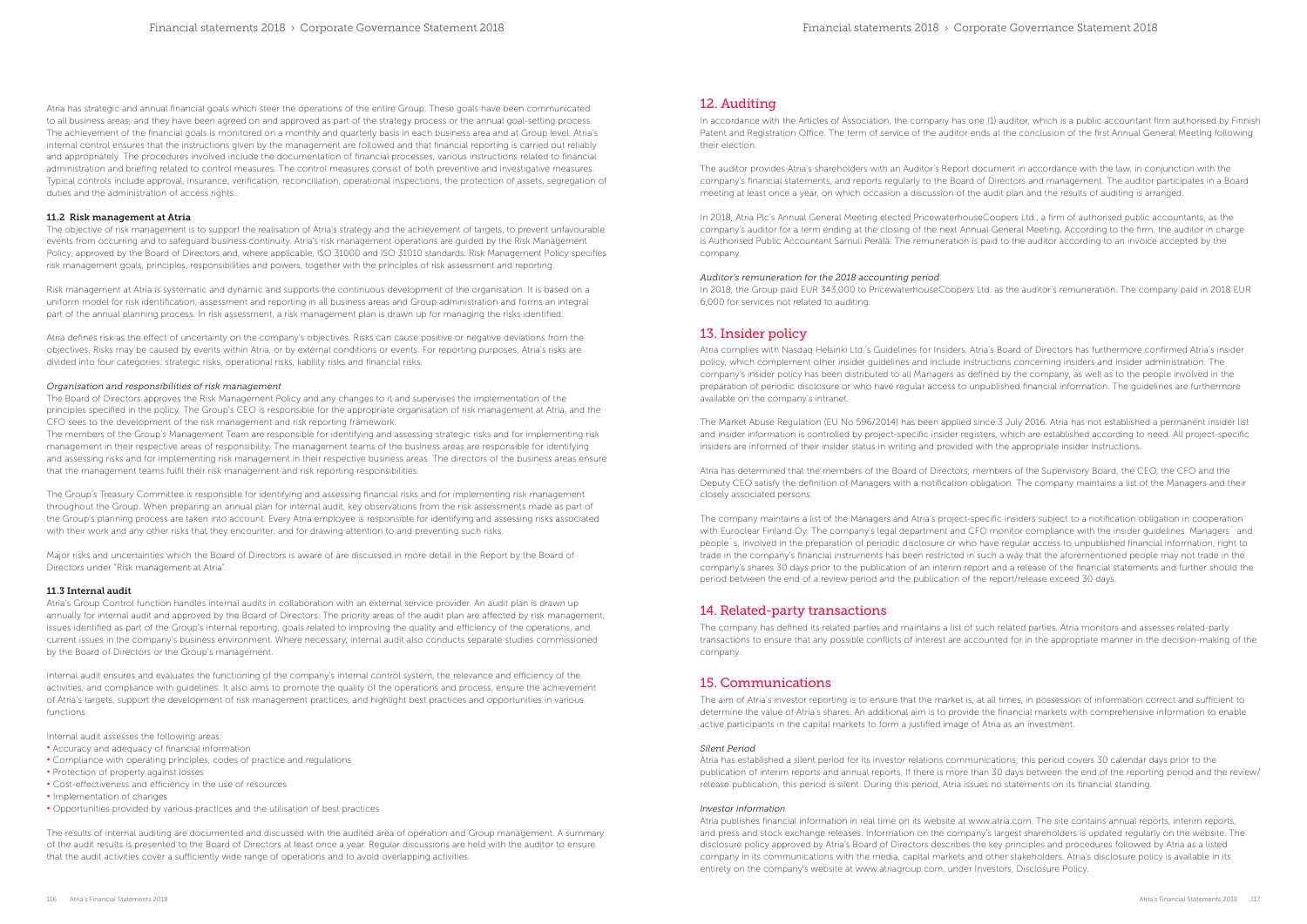# Remuneration statement

## 1. Remuneration statement

This remuneration statement of Atria Plc ("Atria" or "the company") is a consistent description of the remuneration of the company's Board of Directors and management pursuant to the Corporate Governance Code.

## 2. Remuneration of the members of the Supervisory Board

The Annual General Meeting decides on the remuneration of the members of the Supervisory Board annually, on the basis of the proposal prepared to the Annual General Meeting by the Shareholders' Nomination Board. The remuneration paid to the Supervisory Board in 2018 was as follows:

In 2018, the monthly and meeting fees paid to the members of the Supervisory Board for participating in the work of the Supervisory Board (including fees for work performed in other companies within the same Group) were as follows:

- Meeting compensation: EUR 250/meeting
- Compensation for loss of working time: EUR 250 for meeting and assignment dates
- Fee of the Chair of the Supervisory Board: EUR 1,500/month
- Fee of the Deputy Chair of the Supervisory Board: EUR 750/month
- Travel allowance according to the Company's travel policy.

The members of the Supervisory Board have no share incentive plans or share-based bonus schemes, nor are they entitled to any other financial benefits besides the remunerations decided on by the Annual General Meeting.

| Name                                     | Work of the<br>Supervisory Board | Benefits from Group<br>companies | Total (EUR) |
|------------------------------------------|----------------------------------|----------------------------------|-------------|
| Jukka Kaikkonen, Chair                   | 22,750                           |                                  | 22,750      |
| Juho Anttikoski, Deputy Chair            | 13,000                           |                                  | 13,000      |
| Mika Asunmaa                             | 2,250                            | 3,000                            | 5,250       |
| Reijo Flink                              | 1,000                            |                                  | 1,000       |
| Lassi Antti Haarala                      | 2,500                            |                                  | 2,500       |
| Jussi Hantula                            | 2,250                            |                                  | 2,250       |
| Henrik Holm until April 25th 2018        | 500                              |                                  | 500         |
| Hannu Hyry                               | 2,250                            |                                  | 2,250       |
| Veli Hyttinen                            | 2,000                            | 11,000                           | 13,000      |
| Pasi Ingalsuo                            | 2,250                            | 9,400                            | 11,650      |
| Jussi Joki-Erkkilä                       | 1,750                            |                                  | 1,750       |
| Marja-Liisa Juuse                        | 2,250                            |                                  | 2,250       |
| Juha Kiviniemi                           | 2,250                            |                                  | 2,250       |
| Ari Lajunen                              | 2,500                            |                                  | 2,500       |
| Juha Nikkola starting 26th of April 2018 | 1,750                            |                                  | 1,750       |
| Mika Niku                                | 2,000                            | 4,200                            | 6,200       |
| Pekka Ojala                              | 3,000                            |                                  | 3,000       |
| Heikki Panula                            | 2,250                            |                                  | 2,250       |
| Ahti Ritola until 25th of April 2018     | $\circ$                          |                                  | O           |
| Risto Sairanen                           | 2,500                            |                                  | 2,500       |
| Ola Sandberg starting 26th of April 2018 | 1,750                            |                                  | 1,750       |
| Timo Tuhkasaari                          | 2,250                            |                                  | 2,250       |
| TOTAL                                    | 75,000                           | 27,600                           | 102,600     |

## 3. Remuneration of the members of the Board of Directors

The Annual General Meeting decides on the remuneration of the members of the Board of Directors annually, on the basis of the proposal prepared to the Annual General Meeting by the Shareholders' Nomination Board. Remuneration is handled in the form of monetary compensation. The members of the Board of Directors have no share incentive plans or share-based bonus schemes, nor are they entitled to any other financial benefits besides the remunerations decided on by the Annual General Meeting.

The remuneration paid to the Board of Directors in 2018 was as follows: • Meeting compensation: EUR 300/meeting

- Compensation for loss of working time: EUR 300 for meeting and assignment dates
- Fee of the Chair of the Board of Directors: EUR 4,700/month
- Fee of the Deputy Chair of the Board of Directors: EUR 2,500/month
- Fee of members of the Board of Directors: EUR 2,000/month
- Travel allowance according to the Company`s travel policy.

In 2018 monthly fees and meeting fees paid to the members of the Board of Directors for participating in the procedures of the Board of Directors (including being a member of the Board of another company that is part of the same Group) were the following:

| Name                | Position                              | Board of Directors and<br>committee work | Benefits from Group<br>companies | Total (EUR) |
|---------------------|---------------------------------------|------------------------------------------|----------------------------------|-------------|
| Seppo Paavola       | Chair                                 | 69,900                                   |                                  | 69,900      |
| Jyrki Rantsi        | Deputy Chair                          | 42,300                                   | 17,700                           | 60,000      |
| Nella Ginman-Tjeder | Member                                | 29,400                                   |                                  | 29,400      |
| Esa Kaarto          | Member until 25th of<br>April 2018    | 8,100                                    | 9,000                            | 17,100      |
| Pasi Korhonen       | Member                                | 35,100                                   |                                  | 35,100      |
| Jukka Moisio        | Member                                | 27,900                                   |                                  | 27,900      |
| Kjell-Göran Paxal   | Member                                | 34,800                                   | 7.800                            | 42.600      |
| Ahti Ritola         | Member starting 26th of<br>April 2018 | 23.100                                   | 13,100                           | 36,200      |
| Harri Sivula        | Member                                | 29,100                                   |                                  | 29,100      |
| TOTAL               |                                       | 299,700                                  | 47.600                           | 347,300     |

## 4. Bonus scheme for the CEO and other management

The remuneration of Atria Plc's management aims to promote the company's long-term financial success and competitiveness and the favourable development of shareholder value. The bonus scheme for the management consists of a fixed monthly salary, merit pay and pension benefits. The company has a share incentive plan since 1 January 2018.

The Board of Directors' Nomination and Remuneration Committee prepares the following for a decision to be made by the Board of Directors: (i) the terms of the service contracts of the CEO and Deputy CEO; (ii) the remuneration, fees and other employment benefits of the directors who report to the CEO; (iii) the forms and criteria of the bonus and incentive schemes of top management; and (iv) the content and group assignments of the pension programmes of the company's management.

Atria Plc's Board of Directors decides on the remuneration, other financial benefits and criteria applied in the merit pay system for the Group's CEO and Management Team, as well as the merit pay principles used for other management members.

The directors of each business area and the Group's CEO decide on the remuneration of the members of the management teams of the various business areas according to the one-over-one principle. The performance bonus systems for the management teams of the business areas are approved by the Group's CEO.

The base salary for CEO is EUR 532,379/year containing fringe benefits. According to the terms of short-term incentive plan decided by the Board of Directors the CEO can earn yearly not more than 35% of the yearly salary as merit pays. According to the terms of longterm incentive plan decided by the Board of Directors the CEO can earn yearly maximum approximately 50% of the yearly salary as merit pays.

The retirement age for the CEO is 63 years. The CEO nevertheless has the right to retire at the age of 60. The pension arrangement is payment-based and the amount of pension is based on the CEO's annual earnings at Atria Group as specified by the Board of Directors. The earnings include monetary salary and fringe benefits without cash payments of incentive schemes.

According to the CEO's contract, the period of notice is six months for both parties. If the company terminates the contract, the CEO is entitled to the salary for the period of notice and severance pay, which together correspond to 18 months' salary. There are no terms and conditions for any other compensation based on the termination of employment.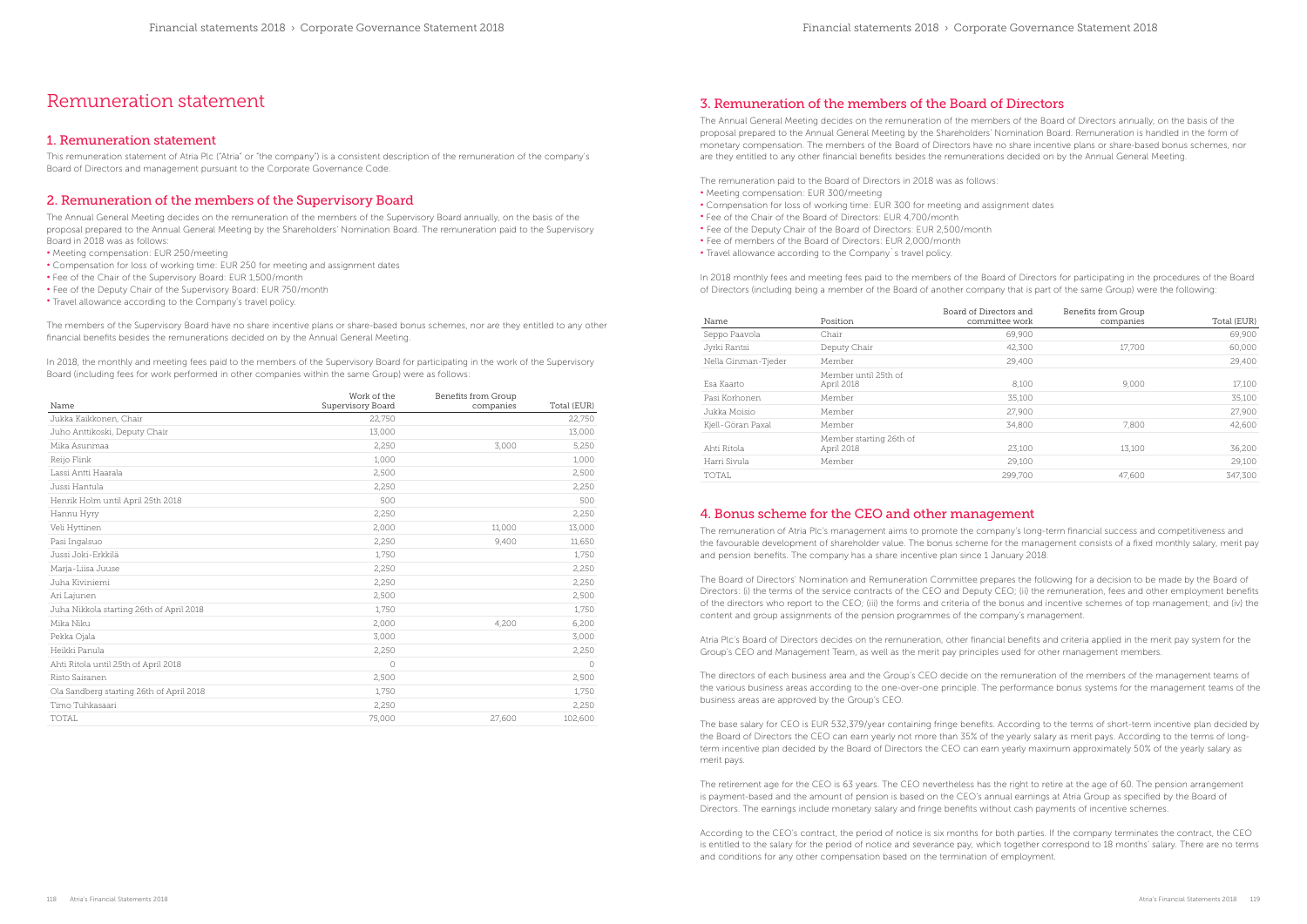## 5. Incentive plans for management and key personnel

#### *5.1.1 Long-term incentive plan*

Atria Group Plc's Board of Directors decided on the long-term incentive programme for key personnel for the period 2018–2020. The aim of the share incentive programme is to encourage Atria's senior management to acquire shares in the company and to take action and make decisions that will increase the company's long-term value.

The programme based on share and cash incentives is divided into three year-long earning periods, the first earning period having started 1 January 2018 and expired 31 December 2018. The bonuses payable under the programme are based on the company's earnings per share (70%) and organic growth (30%). The bonuses for 2018 will be paid in three equal instalments in 2019, 2020 and 2021, partly in the form of shares in the company and partly in cash. The cash sum is intended to cover the taxes and tax-like fees arising from the bonus. If a person's employment relationship ends before the payment of the bonus, the bonus will not usually be paid. The target group for the share incentive programme can contain a maximum of 40 people. The estimated total of the bonuses to be paid for the 2018 earning period is approximately EUR 0.2 million. The maximum amount of bonuses to be paid for the 2019 result is equal in value to 45,000 Series A shares, valued at market price when the shares are transferred to the recipients. The bonus will include a cash portion which will cover any taxes or similar costs incurred by the recipients.

Managerial group pension benefits confirmed by Atria's Board of Directors have been arranged for the members of Atria Group's Management Team who are covered by Finnish social security. The retirement age of the group pension insurance is 63 years for the members of the Management Team. The retirement age determined in the insurance agreement can be changed if the earningsrelated pension legislation is changed. Members of the Management Team nevertheless have the right to retire at the age of 60. The pension plan is payment-based, and the pension is based on the annual earnings (monetary salary and fringe benefits) of the insured as specified by the Board of Directors.

#### *5.1.2 The ended long-term incentive plan*

All payments from the earning period implemented in 2015–2017 were based on the Group's earnings per share (EPS) excluding nonrecurring items. Cash bonuses payable under the plan for the entire 2015–2017 earning period was capped at EUR 4.5 million. The plan expired on 31 December 2017, and it covered a maximum of 45 people. The CEO as well as members of the Group's Management Team and the Management Teams of Business Areas are covered by the programme. For the entire 2015–2017 earning period, bonuses worth EUR 2.1 million were accrued.

#### *5.1.3 Short-term incentive plan*

The maximum amount of merit pay under the short-term incentive plan is 25 to 50% of the annual salary, depending on the effect on the results and the level of competence required for the role. The criteria in the merit pay scheme are the performance requirements and net sales at Group level and in the area of responsibility of the person concerned. In addition to the CEO and other members of the Management Team, Atria Plc's merit pay schemes cover approximately 40 people.

### *5.1.4 Pension benefits*

The financial benefits paid to the CEO and the Management Team in 2018 were as follows:

|                                 |           |                 |           | Supplementary |             |
|---------------------------------|-----------|-----------------|-----------|---------------|-------------|
|                                 |           |                 |           | pension       |             |
|                                 | Salaries  | Fringe benefits | Merit pay | contributions | Total (EUR) |
| CEO                             |           |                 |           |               |             |
| Juha Gröhn                      | 511,782   | 20,597          | 78,828    | 133,095       | 744,301     |
| Deputy CEO:                     |           |                 |           |               |             |
| Tomas Back                      | 291,278   | 9,650           |           | 37,616        | 338,543     |
| Heikki Kyntäjä                  | 86.531    | 3.319           | 53,588    |               | 143,438     |
| Other members of the Management |           |                 |           |               |             |
| Team                            | 1,238,536 | 71.793          | 175,415   | 112.046       | 1,597,790   |
| TOTAL                           | 2,128,127 | 105,359         | 307,831   | 282.756       | 2,824,073   |

### *5.1.5 The Board of Directors' valid authorisations concerning remuneration*

Atria Plc's Annual General Meeting held on 26 April 2018 authorised the Board of Directors to decide on (i) the acquisition of a maximum of 2,800,000 of the company's own series A shares; and (ii) an issue of a maximum of 5,500,000 new series A shares and/ or on the disposal of any series A shares held by the company through a share issue or by granting option rights or other special rights entitling people to shares as referred to in Chapter 10, Section 1 of the Limited Liability Companies Act, in both cases under terms and conditions which enable the use of the acquired and/or issued shares as part of the company's incentive plan.

# Investor reporting

The aim of Atria's investor reporting is to ensure that the market has at all times correct and sufficient information available to determine the value of Atria's share. In addition the aim is to provide the financial markets with versatile information, based on which those active in the capital markets can form a justified image of Atria as an investment object.

Atria has established a silent period for its investor relations communications; this period covers 30 calendar days prior to the publication of interim reports and annual reports and, if there are more than 30 days between the end of the review period and the publication of the report/release, the period in question. Atria will not issue any statements on its financial standing during this period.

#### Investor information

Atria publishes financial information in real time on its web pages at www.atria.com. Here you can find annual reports, interim reports and press and company announcements. The company's largest shareholders and insiders as well as their holdings are updated regularly to the web pages.

#### Stock exchange releases

Atria Plc published a total of 24 company announcements in 2018. The releases can be found on the Atria Group website www.atria.com.

#### Disclosure policy

The disclosure policy approved by the Atria Board of Directors describes the key principles followed by Atria as a listed company in its communications with the capital markets and other stakeholders. The disclosure policy is available in full on the company's website.

#### Atria Plc's IR contact person:

Hanne Kortesoja Communication and IR manager Tel: + 358 400 638 839 e-mail: hanne.kortesoja@atria.com

POHJOLA PANKKI OYJ Niclas Catani Tel. +358 10 252 8780 e-mail: firstname.lastname@pohjola.fi

NORDEA Harri Paakkola Tel. +358 9 4766 9662 e-mail: firstname.lastname@nordea.com

### Atria's performance has been monitored by at least the following analysts: